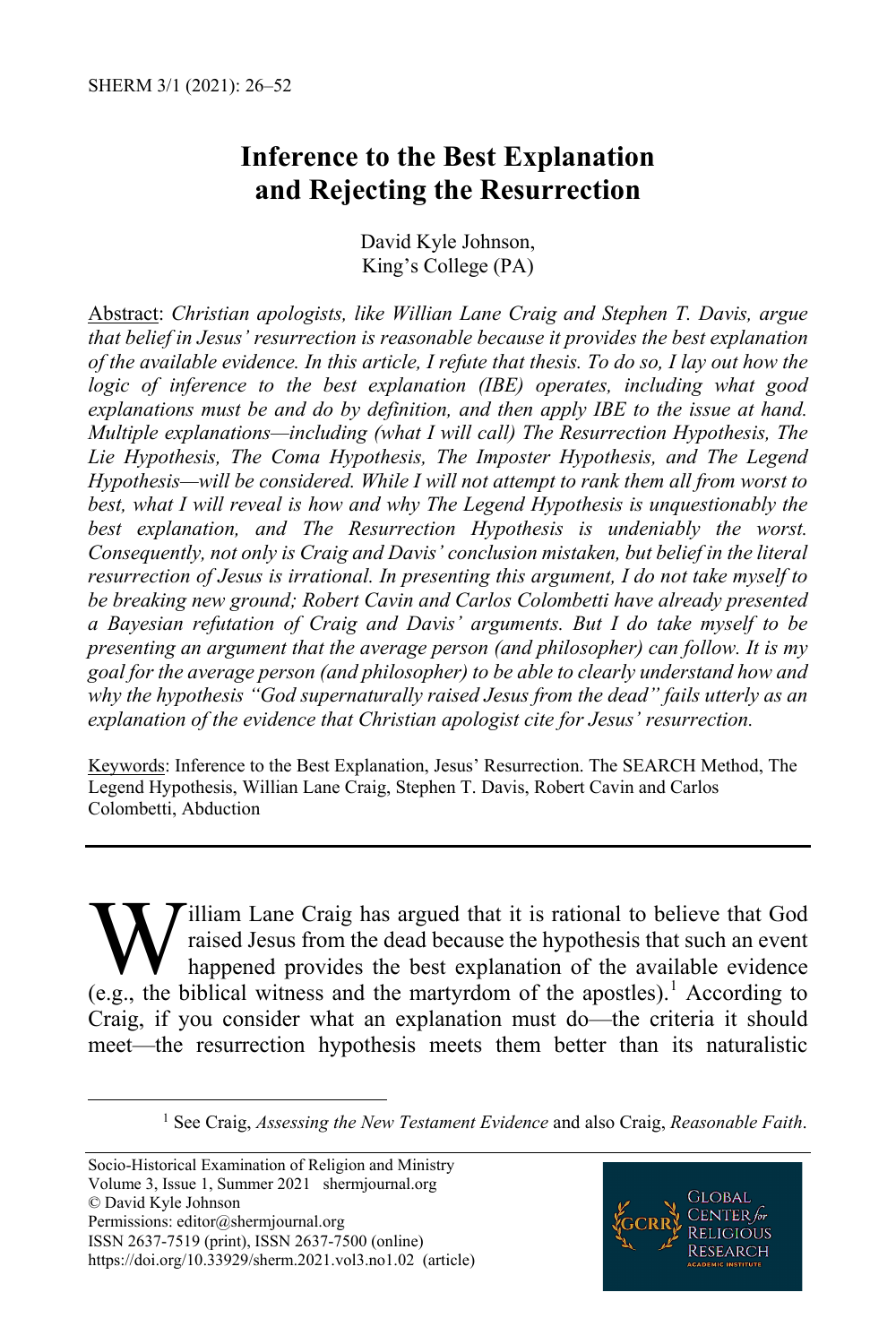competitors. Robert Cavin and Carlos Colombetti, however, very skillfully refuted his argument by revealing, not only the problems with Craig's criteria and his criteria-based approach, but also how the resurrection hypothesis actually fails to meet the criteria Craig proposed.<sup>[2](#page-1-0)</sup>

Later, in the pages of this very journal, Stephen T. Davis tried to defend Craig's argument,<sup>[3](#page-1-1)</sup> but Cavin and Colombetti (again, in this journal) not only refuted his argument as well, but fully explained why the resurrection hypothesis cannot be the best explanation.<sup>[4](#page-1-2)</sup> The standard model of physics "entails that God never supernaturally intervenes in the affairs of the universe that lie within its scope,"<sup>[5](#page-1-3)</sup> and thus the resurrection hypothesis is necessarily implausible and has low explanatory power. They even go on to give a rigorous Bayesian analysis of why the Legend hypothesis—the idea that "the New Testament Easter traditions that relate group appearances of the Risen Jesus did not originate on the basis of eyewitness testimony but arose, rather, as legend<sup>"[6](#page-1-4)</sup>—is a much better explanation of the available evidence than the resurrection hypothesis.

Their argument is devastating for those who claim to believe in the resurrection because it is the best explanation of the evidence. From start to finish, however, the debate between Craig, Davis, and Cavin and Colombetti is difficult to follow—most definitely for the lay person, and even for some professional philosophers. Not everyone is familiar with the relevant nuances of inference to the best explanation and philosophy of science, and Bayesian analysis can go over the head of even analytically trained philosophers. It is the goal of this essay, therefore, to explain in more easily understandable terms why the resurrection hypothesis cannot be the best explanation for the evidence that those like Craig and Davis offer in its favor. To do so, I am going to use a method of reasoning, a version of inference to the best explanation, I teach to college students every semester—one popularized by Ted Schick and Lewis Vaughn in their textbook "How To Think About Weird Things." They call it the SEARCH method. I will explain the criteria it utilizes and how the method

<span id="page-1-2"></span><span id="page-1-1"></span><span id="page-1-0"></span><sup>2</sup> Cavin and Colombetti, "Assessing the Resurrection Hypothesis," 205‒28. 3 Davis, "Craig on the Resurrection*,"* 28‒35. 4 Cavin and Colombetti, "The Implausibility and Low Explanatory Power of the Resurrection Hypothesis," 37–94.<br><sup>5</sup> Cavin and Colombetti, "The Implausibility and Low Explanatory Power of the

<span id="page-1-3"></span>Resurrection Hypothesis," 67.<br><sup>6</sup> Cavin and Colombetti, "The Implausibility and Low Explanatory Power of the

<span id="page-1-4"></span>Resurrection Hypothesis," 85–86.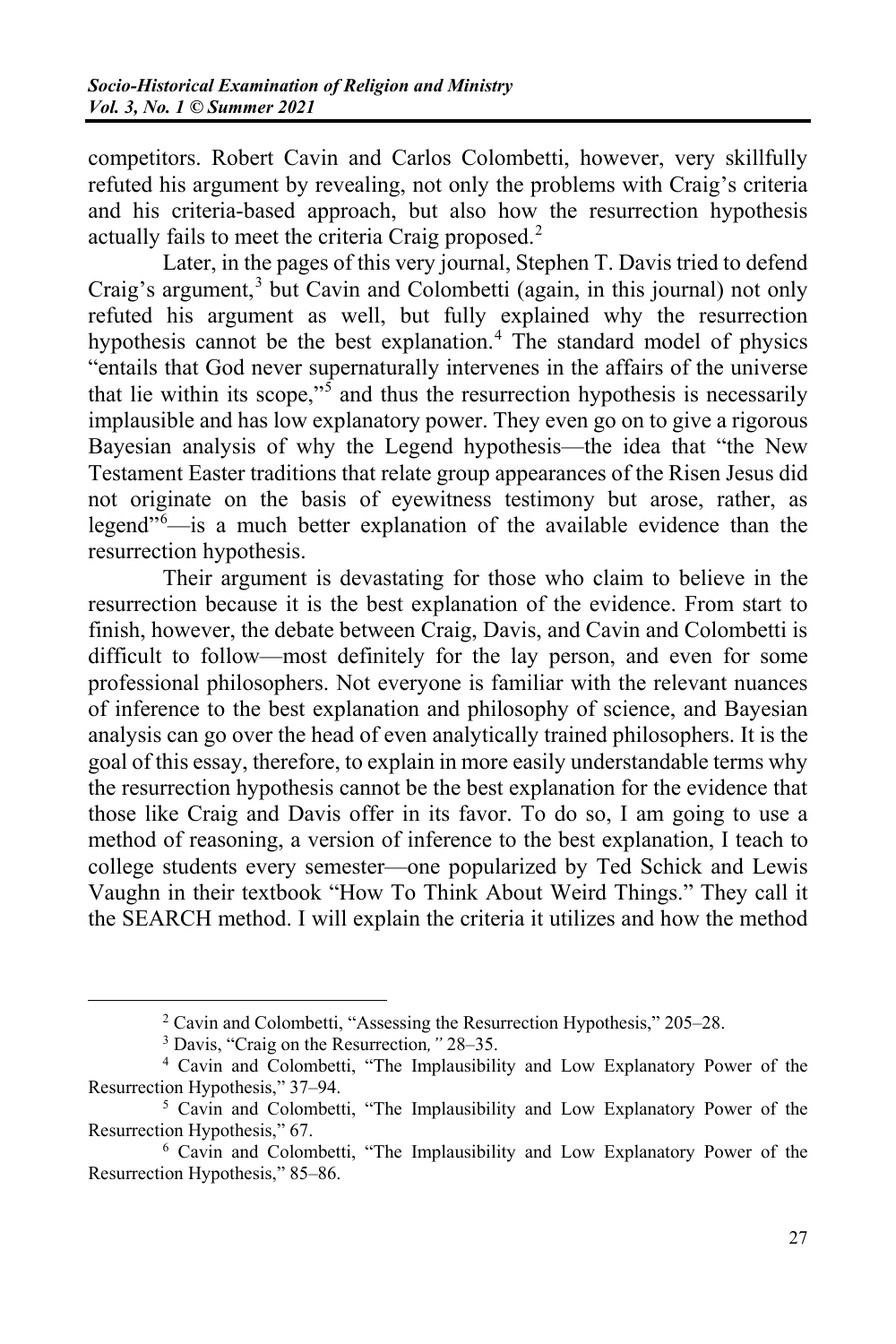supernatural assumptions that are contrary to the laws of science and are thus, by definition, non-simple, unconservative, and cannot have scope. Indeed, Theodore Schick has argued that "God did it" can never be an adequate explanation of anything,  $66$  and I have argued that the same is true for "a miracle occurred."[67](#page-2-1) Since the resurrection would have been a miracle caused by God, it is no wonder that it fails so monumentally at being a good explanation.

#### **BIBLIOGRAPHY**

Abruzzi, William S. "When Was Jesus Born? A Critical Examination of Jesus' Birth Year as Presented in the Infancy Narratives." Preprint submitted January 2016.

https://www.researchgate.net/publication/334577128 When Was Jesus Bor [n\\_A\\_Critical\\_Examination\\_of\\_Jesus'\\_Birth\\_Year\\_as\\_Presented\\_in\\_the\\_Infa](https://www.researchgate.net/publication/334577128_When_Was_Jesus_Born_A_Critical_Examination_of_Jesus) ncy Narratives.

- Azar, Beth. "The Limits of Eyewitness Testimony." Monitor on Psychology 42, no. 11 (2011): 26[. https://www.apa.org/monitor/2011/12/eyewitness.](https://www.apa.org/monitor/2011/12/eyewitness)
- Barrett, C. K. *The Gospel According to St. John: An Introduction with Commentary and Notes on the Greek Text*. 2nd ed. Philadelphia, PA: Westminster John Knox Press, 1978.
- BrightSide. "25 People Who Didn't Expect to Meet Their Doppelgangers." Accessed May 28, 2021. [https://brightside.me/wonder-people/25-people-who-didnt](https://brightside.me/wonder-people/25-people-who-didnt-expect-to-meet-their-doppelgangers-431260/)[expect-to-meet-their-doppelgangers-431260/.](https://brightside.me/wonder-people/25-people-who-didnt-expect-to-meet-their-doppelgangers-431260/)
- Carrier, Richard. *Proving History: Bayes's Theorem and the Quest for the Historical Jesus*. Amherst, NY: Prometheus Books*,* 2012*.*
- Cavin, Robert Greg and Carlos A. Colombetti. "Assessing the Resurrection Hypothesis: Problems with Craig's Inference to the Best Explanation," *European Journal*  for Philosophy of Religion 11, no. 2 (2019): 205–28, [https://doi.org/10.24204/ejpr.v11i2.2836.](https://doi.org/10.24204/ejpr.v11i2.2836) 
	- . "The Implausibility and Low Explanatory Power of the Resurrection Hypothesis – With a Rejoinder to Stephen T. Davis." *Socio-Historical Examination of Religion and Ministry* 2, no. 1 (2020): 37‒94, [https://doi.org/10.33929/sherm.2020.vol2.no1.04.](https://doi.org/10.33929/sherm.2020.vol2.no1.04)
- Cline, Austin. "Gospel Discrepancies of Jesus' Crucifixion." *Learn Religions*, June 25, 2019. [https://www.learnreligions.com/contradictions-in-gospel-accounts-of](https://www.learnreligions.com/contradictions-in-gospel-accounts-of-jesus-crucifixion-250140)[jesus-crucifixion-250140.](https://www.learnreligions.com/contradictions-in-gospel-accounts-of-jesus-crucifixion-250140)

 $\overline{a}$ 

<span id="page-2-1"></span><span id="page-2-0"></span>identified by a Christian philosopher, William of Ockham). These criteria work across the board and are consistently utilized in IBE.<br>
<sup>66</sup> Schick, "Can God Explain Anything?" 55–63.<br>
<sup>67</sup> Johnson, "Justified Belief in Miracles is Impossible," 61–74.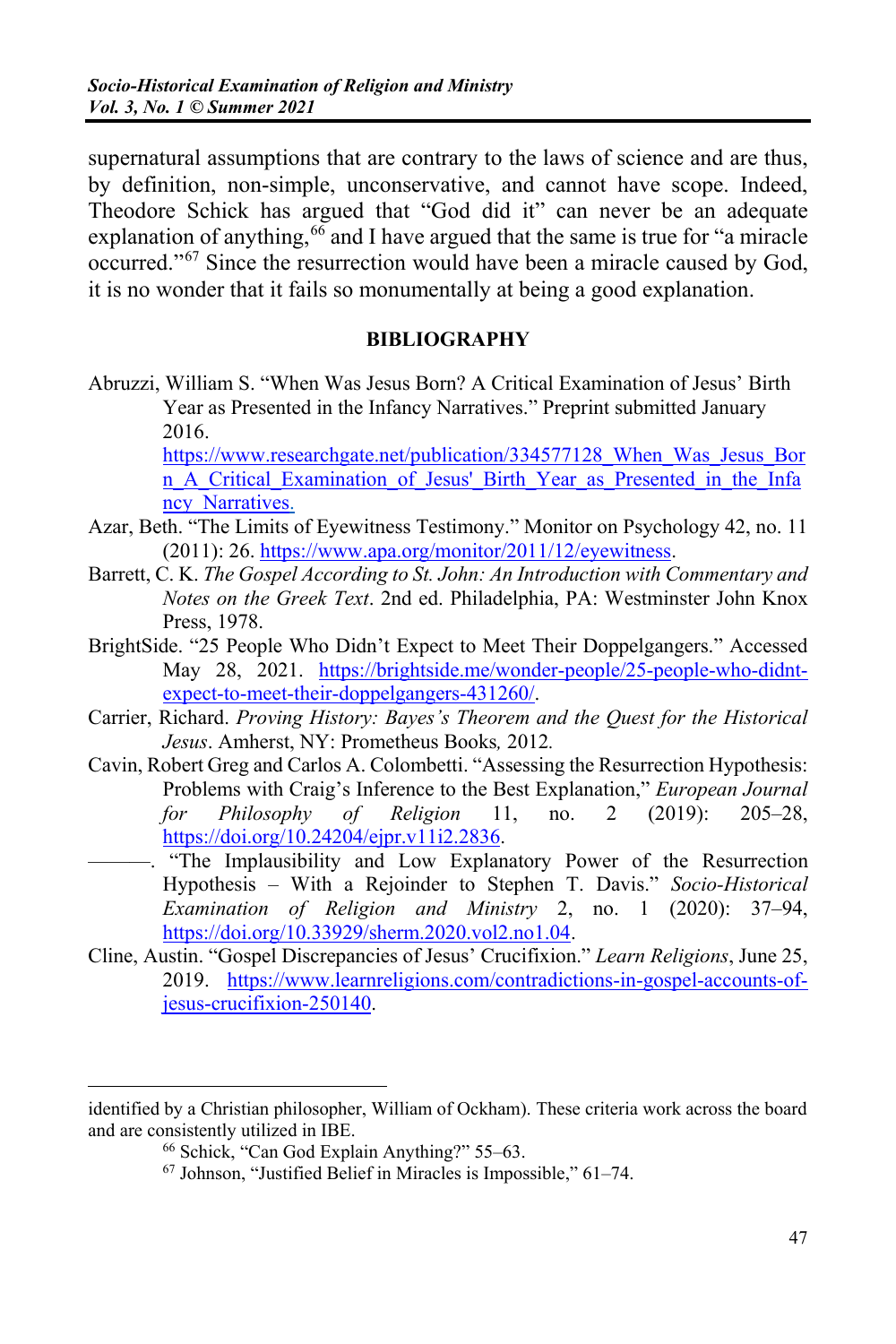- Conroy, J Oliver. "An Apocalyptic Cult, 900 Dead: Remembering the Jonestown Massacre, 40 Years On." *The Guardian*, November 17, 2018. [https://www.theguardian.com/world/2018/nov/17/an-apocalyptic-cult-900](https://www.theguardian.com/world/2018/nov/17/an-apocalyptic-cult-900-dead-remembering-the-jonestown-massacre-40-years-on) [dead-remembering-the-jonestown-massacre-40-years-on.](https://www.theguardian.com/world/2018/nov/17/an-apocalyptic-cult-900-dead-remembering-the-jonestown-massacre-40-years-on)
- Craig, William Lane. *Assessing the New Testament Evidence for the Historicity of the Resurrection of Jesus*. New York: NY: The Edwin Mellen Press, 1989.
	- ———. *Reasonable Faith: Christian Truth and Apologetics*. Wheaton, IL: Crossway Books, 2008.
- Davis, Stephen T. "Craig on the Resurrection: A Defense." *Socio-Historical Examination of Religion and Ministry 2, no. 1 (2020): 28-35,* https://doi.org/10.33929/sherm.2020.vol2.no1.03.
- Davis, Tamara, Dean Rickles, and Susan Scott. "Understanding Gravity Warps and Ripples in Space Time." Australian Academy of Science. February 03, 2016. [https://www.science.org.au/curious/space-time/gravity.](https://www.science.org.au/curious/space-time/gravity)
- Dockrill, Peter. "Man Declared Dead by 3 Doctors Wakes up in Morgue Just Hours Before Autopsy." Science Alert. January 10, 2018. [https://www.sciencealert.com/man-declared-dead-](https://www.sciencealert.com/man-declared-dead-3-doctors-wakes-up-morgue-hours-before-autopsy-prisoner-catalepsy)3-doctors-wakes-up[morgue-hours-before-autopsy-prisoner-catalepsy.](https://www.sciencealert.com/man-declared-dead-3-doctors-wakes-up-morgue-hours-before-autopsy-prisoner-catalepsy)
- Doherty, Earl. *Jesus: Neither God nor Man: The Case for a Mythical Jesus*. Ottawa, ON: Age of Reason Publications, 2009.
- Ehrman, Bart. *Jesus Before the Gospels: How the Earliest Christians Remembered, Changed, and Invented Their Stories of the Savior*. New York, NY: Harper One, 2016.
- ———. *Forged: Writing in the Name of God Why the Bible's Authors are Not Who We Think They Are*. New York, NY: 2012.
- ———. "Why Romans Crucified People (The Story Beyond the Cross & Nails." The Bart Ehrman Blog: The History  $&$  Literature of Early Christianity, July 7, 2014[. https://ehrmanblog.org/why-romans-crucified-people/.](https://ehrmanblog.org/why-romans-crucified-people/)
- Eisendrath, Craig. "The Old Testament Wars: Is the Bible History or Fiction?" The *Baltimore Sun*, August 31, 2003, [https://www.baltimoresun.com/news/bs](https://www.baltimoresun.com/news/bs-xpm-2003-08-31-0309020483-story.html)xpm-2003-08-31-[03002083](https://www.baltimoresun.com/news/bs-xpm-2003-08-31-0309020483-story.html)-story.html.
- Explorable.com. "Semmelweis' Germ Theory." August 21, 2010. [https://explorable.com/semmelweis-germ-theory.](https://explorable.com/semmelweis-germ-theory)
- Fann, K.T. *Peirce's Theory of Abduction*. The Hauge: Holland: Springer, 1970.
- Frankfurt, Harry. "Peirce's Notion of Abduction." *Journal of Philosophy* 55, no. 1  $(1958): 593–96$ , https://doi.org/10.2307/2021966.
- Harman, Gilbert. "The Inference to the Best Explanation." *Philosophical Review* 74, no. 1 (1965): 88–95, https://doi.org/10.2307/2183532
- Humphreys, Kenneth. *Jesus Never Existed: An Introduction to the Ultimate Heresy*. Charleston, WV: Nine-Banded Books, 2014.
- Jha, Alok. "How Did Crucifixion Kill?" *The Guardian*, April 8, 2004. [theguardian.com/science/2004/apr/08/thisweekssciencequestions.](http://www.theguardian.com/science/2004/apr/08/thisweekssciencequestions)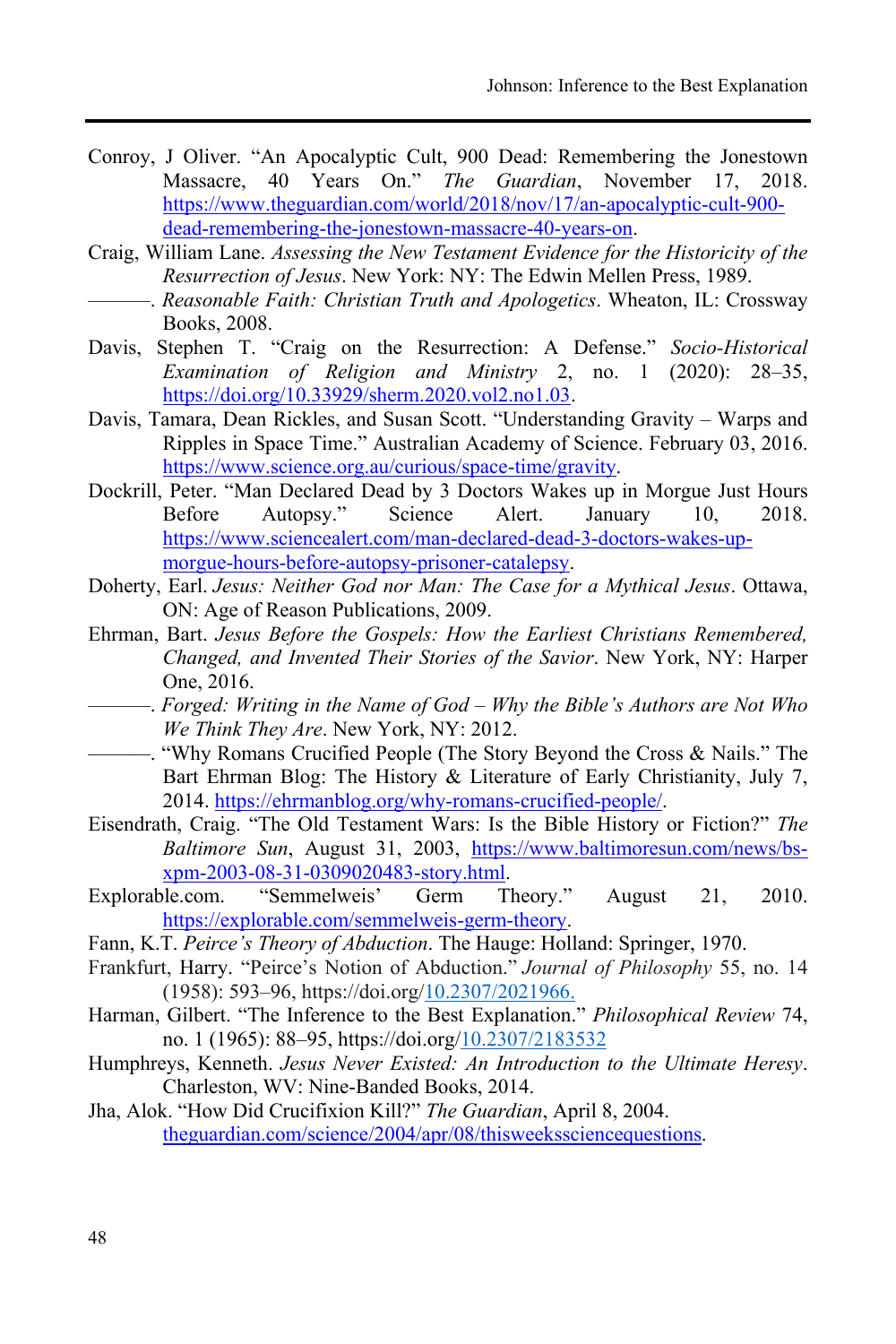- Johnson, David Kyle. "Book Review: Bart Ehrman's Jesus Before the Gospels." A Logical Take  $(h \log)$ . Psychology Today. April  $10.$ 2016. https://www.psychologytoday.com/us/blog/logical-take/201604/bookreview-bart-ehrman-s-iesus-the-gospels.
- -. "Justified Belief in Miracles is Impossible." Science, Religion and Culture 2, no. 2 (2015): 61-74, http://dx.doi.org/10.17582/journal.src/2015/22.61.74.
	- The Myths that Stole Christmas: Seven Misconceptions That Hijacked the Holiday (and How We Can Take It Back). Washington, DC: Humanist Press, 2015.
- -. "Why Religious Experience Can't Justify Religious Belief." Socio-Historical Examination of Religion and Ministry 2, no. 2 (2020): 26–46.
- Keys, David. "Leading Archaeologist Says Old Testament Stories are Fiction." Independent, March 28, 1993. https://www.independent.co.uk/news/leading-archaeologist-says-oldtestament-storeis-are-fiction-1500431.html.
- Lipton, Peter. Inference to the Best Explanation. 2nd ed. New York: NY: Routledge, 2004
- Lumen Learning, "Tests of General Relativity." https://courses.lumenlearning.com/astronomy/chapter/tests-of-generalrelativity/.
- Mcauliffe, William H. B. "How did Abduction Get Confused with Inference to the Best Explanation?" Transactions of the Charles S. Peirce Society 51, no. 3 (2015): 300-19, https://doi.org/10.2979/trancharpeirsoc.51.3.300.
- McDowell, Sean. "Did the Apostles Really Die as Martyrs for Their Faith?." Biola Magazine (blog), November 4, 2013. https://www.biola.edu/blogs/biola-magazine/2013/did-the-apostles-reallydie-as-martyrs-for-their-f.
- -. The Fate of the Apostles: Examining the Martyrdom Accounts of the Closest Followers of Jesus. New York: NY: Routledge, 2016.
- Millard, Alan R. "Literacy in the Time of Jesus. Could His Words Have Been Recorded in His Lifetime?" Biblical Archaeology Review 29, no. 4 (2003). baslibrary.org/biblical-archaeology-review/29/4/4.
- Peirce, Charles S. The Essential Peirce, Vol.1, ed. N. Houser and C. Kloesel, Vol.2, ed. The Peirce Edition Project, Indiana University Press, 1982–1992.
- Raffa, Julia. "The King of Rock and Roll Lives." The Psychology of Extraordinary Beliefs: Ordinary students exploring extraordinary beliefs (blog), April 18, 2018.

https://u.osu.edu/vanzandt/2018/04/18/the-king-of-rock-and-roll-lives/.

Rainey, Anson F. Early History of the Israelite People from the Written & Archaeological Sources. Studies in the History of the Ancient Near East. Leiden: E. J. Brill, 1992.

https://doi.org/10.1017/S036400940000636X.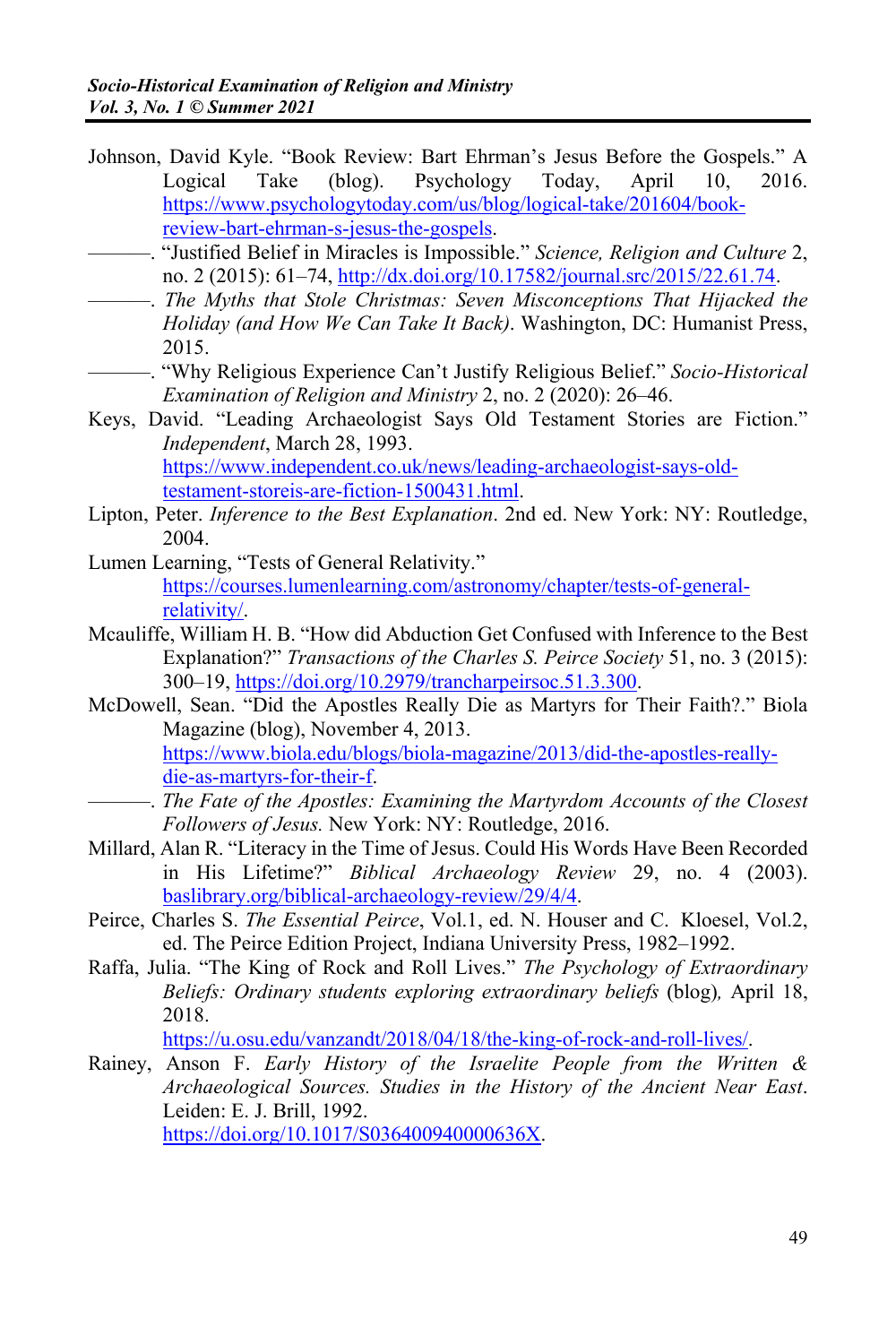- Rational Wiki. "Contradictions in Jesus' Crucifixion." Last modified July 5, 2019. rationalwiki.org/wiki/Contradictions in Jesus%27 crucifixion.
- Saibaba.ws. "The Resurrection of Mr. V. Radhakrishna." http://saibaba.ws/miracles/resurrectionradhakrishna.htm.
- Schick, Theodore. "Can God Explain Anything?" Think 2, no. 4 (2003): 55–63, https://doi.org/10.1017/S1477175600000634.
- Schick, Theodore and Lewis Vaughn. How to Think about Weird Things: Critical Thinking for a New Age. New York, NY: McGraw-Hill Education, 2019.
- Science History Institute. "Louis Pasteur." Last modified December 14, 2017. https://www.sciencehistory.org/historical-profile/louis-pasteur.
- Seidensticker, Bob. "Contradictions in the Resurrection Account." Cross Examined: Clear Thinking About Christianity (blog). Patheos.com. March 22, 2013. https://www.patheos.com/blogs/crossexamined/2013/03/contradictions-inthe-resurrection-account-3/.
- Siegel, Ethan. "This is How, 100 Years Ago, A Solar Eclipse Proved Einstein Right and Newton Wrong," Forbes May 29, 2019. https://www.forbes.com/sites/startswithabang/2019/05/29/this-is-how-100years-ago-a-solar-eclipse-proved-einstein-right-and-newtonwrong/#634f1b9b1610.
- Tabor, James. The Jesus Discovery: The New Archaeological Find that Reveals the Birth of Christianity. New York: NY: Simon & Schuster, 2013.
- -. "The 'Strange' Ending of the Gospel of Mark and Why It Makes All the Difference." *Biblical* Archaeology Society, April  $1.$ 2018. https://www.biblicalarchaeology.org/daily/biblical-topics/new-testament/thestrange-ending-of-the-gospel-of-mark-and-why-it-makes-all-the-difference/.
- -. "What Really Happened Easter Morning the Mystery Solved?" Taborblog (blog), December 31, 2015. https://jamestabor.com/what-really-happenedeaster-morning-the-mystery-solved/.
- Thagard, Paul. "Best Explanation: Criteria for Theory Choice." Journal of Philosophy 75, no. 2 (1978): 76–92. https://doi.org/10.2307/2025686
- Turner, Ryan. "An Analysis of the Pre-Pauline Creed in 1 Corinthians 15:1-11." Christian Apologetics & Research Ministry. October 1, 2009. https://carm.org/analysis-pre-pauline-creed-1-corinthians-151-11.
- Valentine, Carla. "Why Waking Up in a Morgue isn't Quite as Unusual as You'd Guardian. Think" The November 14. 2014 https://www.theguardian.com/commentisfree/2014/nov/14/waking-morguedeath-janina-kolkiewicz.
- Wikipedia. "Sightings of Elvis Presley." Last modified May 25, 2021. https://en.wikipedia.org/wiki/Elvis sightings.
- "Sathya Sai Baba," Last modified May 17, 2021. https://en.wikipedia.org/wiki/Sathya Sai Baba.
- "List of people claimed to be Jesus," Last modified May 27, 2021. https://en.wikipedia.org/wiki/List of people claimed to be Jesus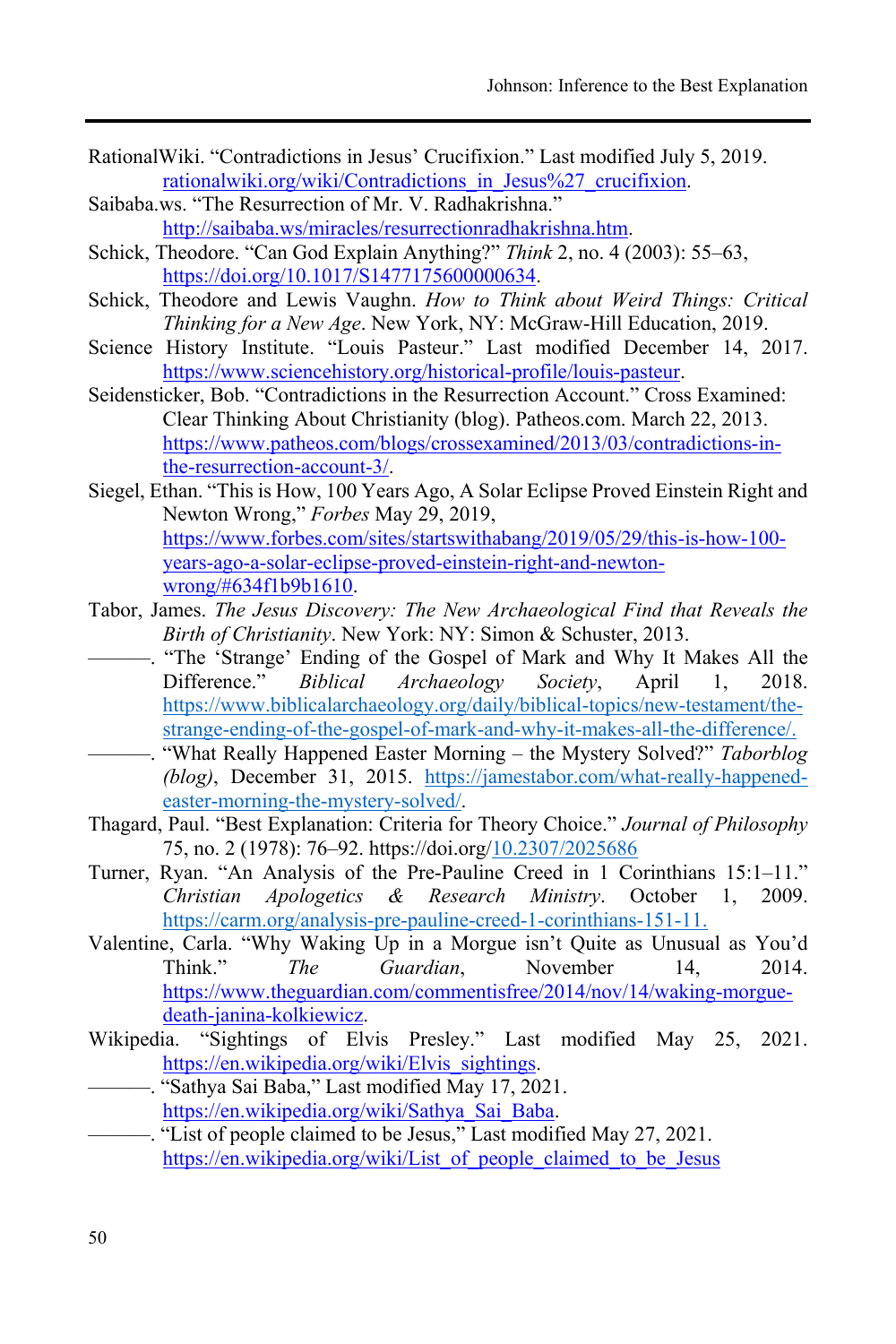—. "Conspiracy Theories about Adolf Hitler's Death," Last Modified May 27, 2021.

https://en.wikipedia.org/wiki/Conspiracy theories about Adolf Hitler's dea [th.](https://en.wikipedia.org/wiki/Conspiracy_theories_about_Adolf_Hitler%E2%80%99s_death) 

#### **ABOUT THE AUTHOR**

*[David Kyle Johnson](https://www.thegreatcourses.com/professors/david-k-johnson/)* is professor of philosophy at King's College (Wilkes-Barre, Pennsylvania) who also produces lecture series for The Teaching Company's *The Great Courses*. His specializations include metaphysics, logic, philosophy of science, and philosophy of religion; his "Great Courses" include *Sci-Phi: Science Fiction as Philosophy*, *The Big Questions of Philosophy*, and *Exploring Metaphysics*. Kyle has published in journals such as *Sophia*, *Religious Studies*, *Think, Philo,* and *Science, Religion and Culture* and is the editor-in-chief of *The Palgrave Handbook of Popular Culture as Philosophy.* He is the editor of popular books such as *Black Mirror and Philosophy: Dark Reflections* (Wiley-Blackwell, 2019) and *Exploring the Orville* (McFarland, 2021), and has also written numerous book chapters on popular culture and logic, including eleven entries in *Bad Arguments: 100 of The Most Important*  Logical Fallacies in Western Philosophy (Wiley-Blackwell, 2018). He maintains two blogs for *Psychology Today* (*Plato on Pop* and *A Logical Take*), and most of his academic work is available for free download on academia.edu.

#### **ACKNOWLEDGEMENT**

Kyle would like to thank his student aide, Sabrina Traver, for her herculean formatting, typesetting, and proofreading efforts. The debt she is owed cannot be calculated. He would also like to thank Darren Slade, and the anonymous reviewers of earlier versions of this paper.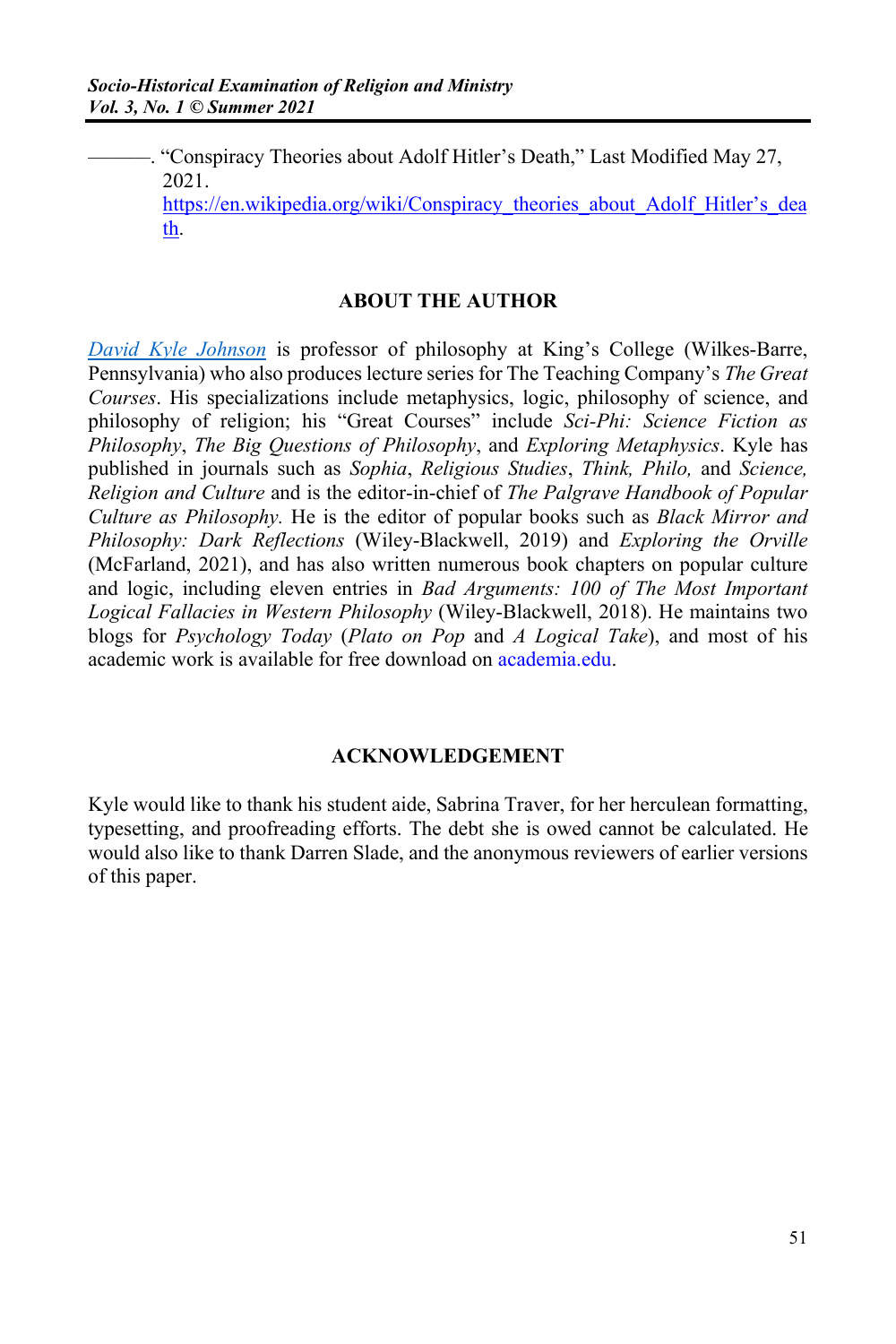### **MORE FROM THE AUTHOR**



*Sci-Phi: Science Fiction as Philosophy* The Great Courses, 2018



*The Big Questions of Philosophy* The Great Courses, 2016